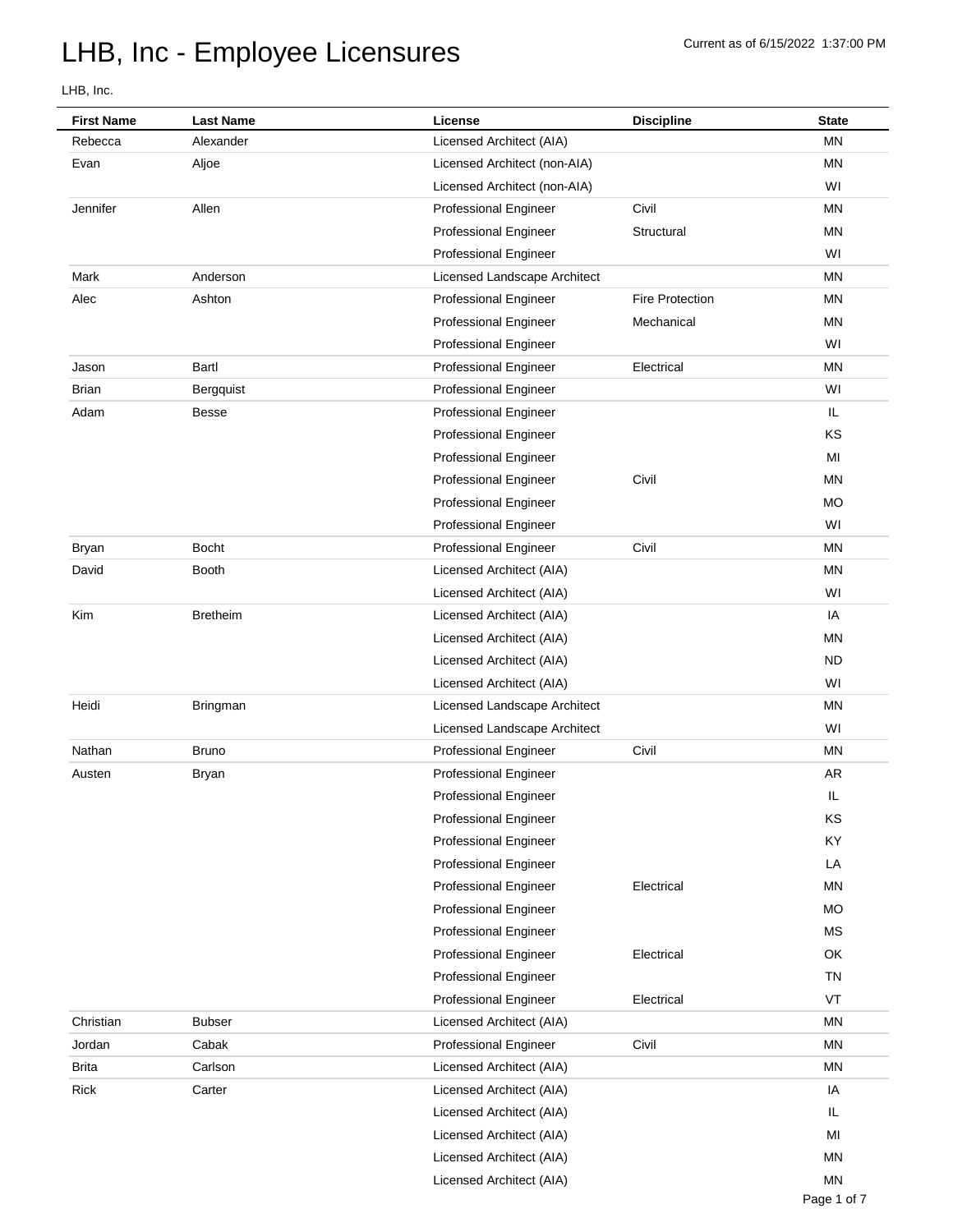| <b>First Name</b>  | <b>Last Name</b> | License                            | <b>Discipline</b> | <b>State</b> |
|--------------------|------------------|------------------------------------|-------------------|--------------|
| (Carter continued) |                  | Licensed Architect (AIA)           |                   | <b>ND</b>    |
|                    |                  | <b>Certified Interior Designer</b> |                   | WI           |
| <b>Therese</b>     | Cermak           | Licensed Architect (AIA)           |                   | <b>MN</b>    |
|                    |                  | Licensed Architect (AIA)           |                   | WI           |
| Maureen            | Colburn          | Licensed Architect (AIA)           |                   | <b>MN</b>    |
| Robert             | Cornwall         | Licensed Architect (AIA)           |                   | <b>MN</b>    |
|                    |                  | <b>Certified Interior Designer</b> |                   | <b>MN</b>    |
| <b>Stewart</b>     | Cran             | <b>Professional Engineer</b>       | Mechanical        | <b>MN</b>    |
|                    |                  | <b>Professional Engineer</b>       |                   | WI           |
| Gregg              | Curtis           | <b>Professional Engineer</b>       |                   | IA           |
|                    |                  | Professional Engineer              | Civil             | <b>MN</b>    |
| Jennifer           | Dagenais-Brunder | <b>Certified Interior Designer</b> |                   | <b>MN</b>    |
|                    |                  | Registered Interior Designer       |                   | WI           |
| Sarah              | Degar            | Licensed Architect (AIA)           |                   | <b>MN</b>    |
|                    |                  | Licensed Architect (AIA)           |                   | <b>TX</b>    |
| <b>Stacee</b>      | Demmer           | Licensed Architect (AIA)           |                   | IL           |
|                    |                  | Licensed Architect (AIA)           |                   | <b>MN</b>    |
|                    |                  | Licensed Architect (AIA)           |                   | <b>ND</b>    |
| Trevor             | Dupras           | <b>Professional Engineer</b>       | Electrical        | <b>SD</b>    |
|                    |                  | <b>Professional Engineer</b>       |                   | IA           |
|                    |                  | <b>Professional Engineer</b>       |                   | IL.          |
|                    |                  | <b>Professional Engineer</b>       |                   | IN           |
|                    |                  | <b>Professional Engineer</b>       |                   | KS           |
|                    |                  | <b>Professional Engineer</b>       |                   | MI           |
|                    |                  | <b>Professional Engineer</b>       | Electrical        | <b>MN</b>    |
|                    |                  | <b>Professional Engineer</b>       |                   | <b>MO</b>    |
|                    |                  | <b>Professional Engineer</b>       |                   | MT           |
|                    |                  | <b>Professional Engineer</b>       |                   | <b>ND</b>    |
|                    |                  | Professional Engineer              | Electrical        | <b>NE</b>    |
|                    |                  | <b>Professional Engineer</b>       |                   | NJ           |
|                    |                  | <b>Professional Engineer</b>       | Electrical        | OK           |
|                    |                  | <b>Professional Engineer</b>       |                   | PA           |
|                    |                  | <b>Professional Engineer</b>       | Electrical        | <b>TX</b>    |
|                    |                  | <b>Professional Engineer</b>       |                   | WI           |
|                    |                  | Professional Engineer              | Electrical        | <b>WY</b>    |
| Jean               | Farmakes         | <b>Licensed Attorney</b>           |                   | MN           |
| Matthew            | Finn             | Licensed Architect (AIA)           |                   | MN           |
| Michael            | Fischer          | Licensed Architect (AIA)           |                   | MN           |
|                    |                  | Licensed Architect (AIA)           |                   | WI           |
| Michael            | French           | <b>Professional Engineer</b>       |                   | IA           |
|                    |                  | <b>Professional Engineer</b>       |                   | IL           |
|                    |                  | <b>Professional Engineer</b>       |                   | MI           |
|                    |                  | <b>Professional Engineer</b>       | Civil             | ΜN           |
|                    |                  | <b>Professional Engineer</b>       |                   | <b>ND</b>    |
|                    |                  | <b>Professional Engineer</b>       |                   | WI           |
| Megan              | Goplin           | <b>Professional Engineer</b>       | Civil             | MN           |
|                    |                  | <b>Professional Engineer</b>       | Civil             | OR           |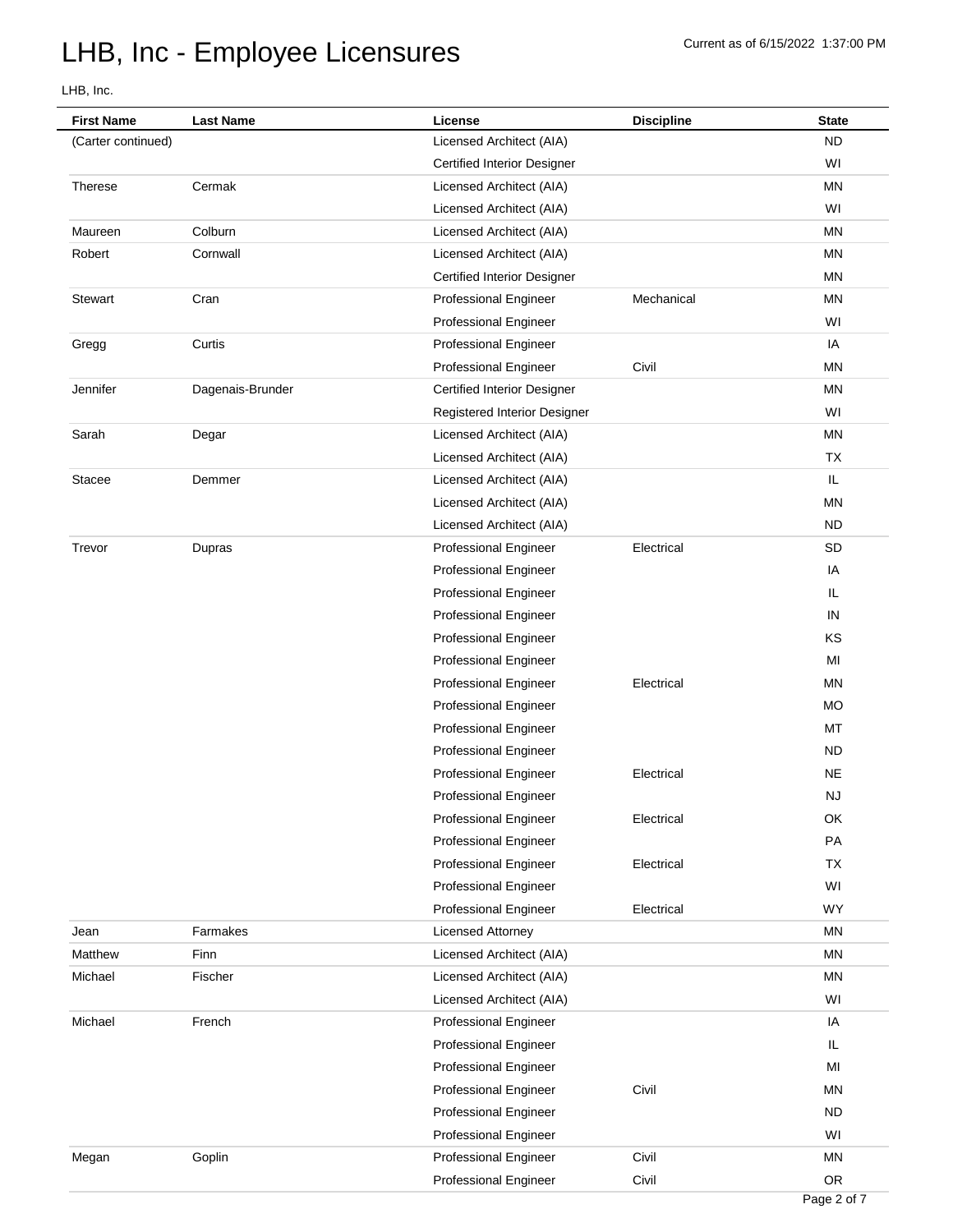| <b>First Name</b> | <b>Last Name</b> | License                      | <b>Discipline</b> | <b>State</b>   |
|-------------------|------------------|------------------------------|-------------------|----------------|
| Erin              | Grammas          | Licensed Architect (AIA)     |                   | <b>MN</b>      |
| Miranda           | Hansen           | <b>Professional Engineer</b> | Civil             | WY             |
|                   |                  | <b>Professional Engineer</b> |                   | IN             |
|                   |                  | <b>Professional Engineer</b> | Civil             | <b>MN</b>      |
|                   |                  | <b>Professional Engineer</b> |                   | МO             |
|                   |                  | Professional Engineer        |                   | <b>ND</b>      |
|                   |                  | <b>Professional Engineer</b> | Structural        | <b>WY</b>      |
| Kevin             | Holm             | Licensed Architect (AIA)     |                   | AK             |
|                   |                  | Licensed Architect (AIA)     |                   | IL             |
|                   |                  | Licensed Architect (AIA)     |                   | IN             |
|                   |                  | Licensed Architect (AIA)     |                   | MI             |
|                   |                  | Licensed Architect (AIA)     |                   | <b>MN</b>      |
|                   |                  | Licensed Architect (AIA)     |                   | <b>ND</b>      |
|                   |                  | Licensed Architect (AIA)     |                   | <b>NE</b>      |
|                   |                  | Licensed Architect (AIA)     |                   | OK             |
|                   |                  | Licensed Architect (AIA)     |                   | WI             |
|                   |                  | Licensed Architect (AIA)     |                   | WY             |
| Rachel            | Johnson          | Licensed Landscape Architect |                   | <b>MN</b>      |
| Lisa              | Karlgaard        | <b>Professional Engineer</b> | Civil             | <b>MN</b>      |
| Aaron             | Kelly            | Licensed Architect (AIA)     |                   | <b>MN</b>      |
|                   |                  | Licensed Architect (AIA)     |                   | WI             |
| Caralyn           | Kieper           | Licensed Architect (AIA)     |                   | <b>MN</b>      |
| Benjamin          | Kobold           | Professional Engineer        | Mechanical        | <b>MN</b>      |
| Harold            | Kornbaum         | <b>Professional Engineer</b> | Electrical        | <b>MN</b>      |
| David             | Langmo           | Master A Electrician         |                   | <b>MN</b>      |
|                   |                  | <b>Professional Engineer</b> | Electrical        | <b>MN</b>      |
| <b>Brandee</b>    | Lian             | Licensed Architect (AIA)     |                   | ΜN             |
| Elden             | Lindamood        | Licensed Architect (AIA)     |                   | <b>MN</b>      |
| Robert            | Lisi             | Professional Engineer        | Civil             | <b>MN</b>      |
|                   |                  | Professional Engineer        |                   | <b>AR</b>      |
|                   |                  | <b>Professional Engineer</b> |                   | IL             |
|                   |                  | <b>Professional Engineer</b> |                   | ${\sf IN}$     |
|                   |                  | <b>Professional Engineer</b> |                   | KS             |
|                   |                  | <b>Professional Engineer</b> |                   | KY             |
|                   |                  | <b>Professional Engineer</b> |                   | M <sub>l</sub> |
|                   |                  | <b>Professional Engineer</b> |                   | <b>MO</b>      |
|                   |                  | <b>Professional Engineer</b> |                   | MT             |
|                   |                  | <b>Professional Engineer</b> |                   | <b>ND</b>      |
|                   |                  | <b>Professional Engineer</b> | Civil             | <b>NE</b>      |
|                   |                  | <b>Professional Engineer</b> |                   | <b>NJ</b>      |
|                   |                  | <b>Professional Engineer</b> | Civil             | OK             |
|                   |                  | <b>Professional Engineer</b> |                   | PA             |
|                   |                  | <b>Professional Engineer</b> | Civil             | <b>SD</b>      |
|                   |                  | <b>Professional Engineer</b> |                   | <b>TN</b>      |
|                   |                  | <b>Professional Engineer</b> | Civil             | <b>TX</b>      |
|                   |                  | <b>Professional Engineer</b> |                   | WI             |
|                   |                  | Professional Engineer        | Civil             | WY             |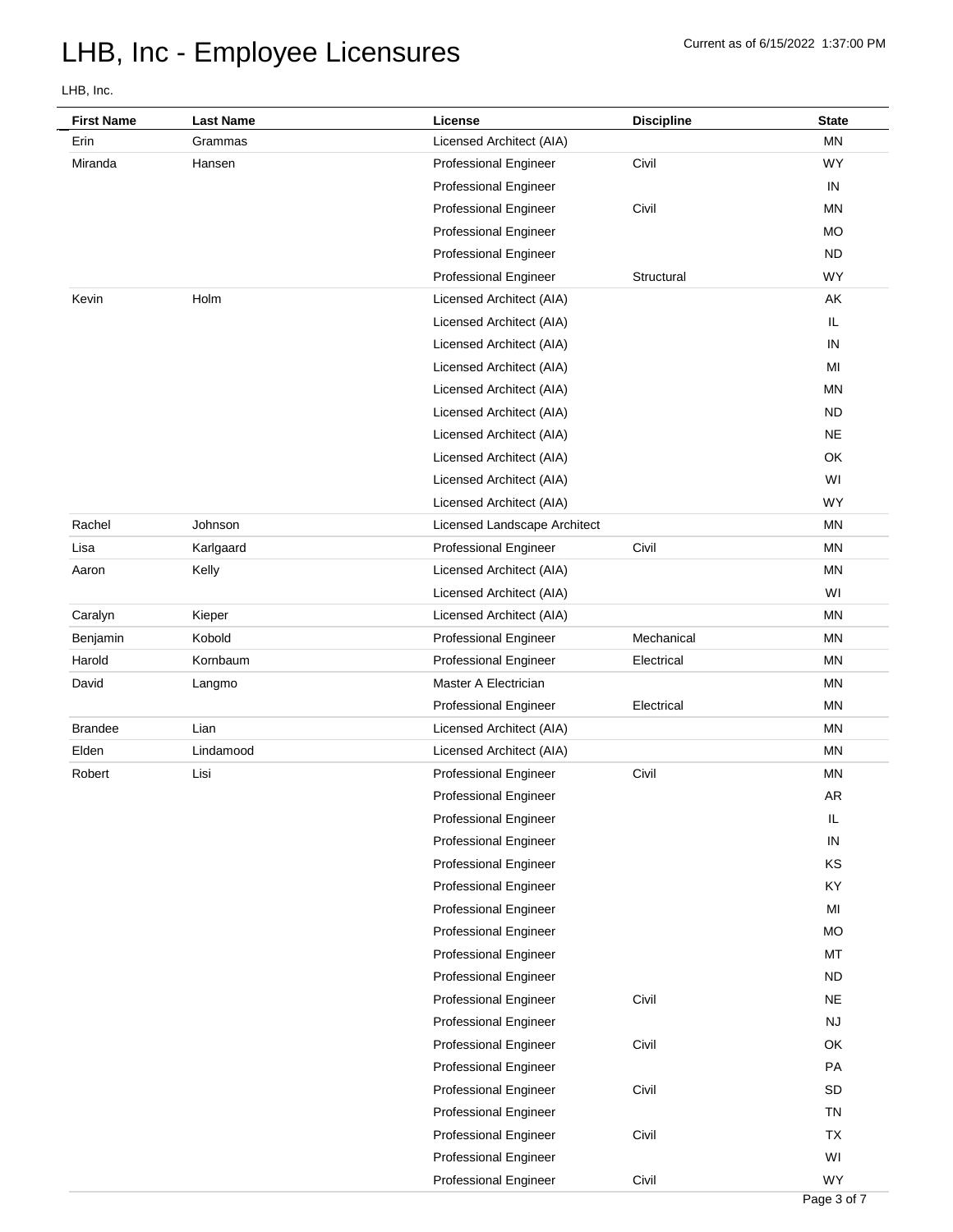| <b>First Name</b> | <b>Last Name</b> | License                      | <b>Discipline</b> | <b>State</b> |
|-------------------|------------------|------------------------------|-------------------|--------------|
| Joe               | Litman           | <b>Professional Engineer</b> |                   | MI           |
|                   |                  | <b>Professional Engineer</b> | Civil             | <b>MN</b>    |
| Michael           | Lovato           | Licensed Architect (AIA)     |                   | CA           |
|                   |                  | Licensed Architect (AIA)     |                   | <b>MN</b>    |
|                   |                  | Licensed Architect (AIA)     |                   | WI           |
| Michael           | Madden           | Licensed Architect (AIA)     |                   | <b>MN</b>    |
| Andrew            | Madson           | Licensed Architect (AIA)     |                   | <b>MN</b>    |
| Rick              | Majerle          | <b>Professional Engineer</b> | Civil             | ΜN           |
| Lydia             | Major            | Licensed Landscape Architect |                   | <b>MN</b>    |
|                   |                  | Licensed Landscape Architect |                   | <b>ND</b>    |
|                   |                  | Licensed Landscape Architect |                   | WI           |
| John              | Makirinne        | <b>Professional Engineer</b> | Civil             | <b>MN</b>    |
| Daniel            | Maldonado        | Licensed Architect (AIA)     |                   | AZ           |
|                   |                  | Licensed Architect (AIA)     |                   | <b>MN</b>    |
| Jason             | Mangan           | <b>Professional Engineer</b> |                   | AR           |
|                   |                  | <b>Professional Engineer</b> |                   | IA           |
|                   |                  | <b>Professional Engineer</b> |                   | IL.          |
|                   |                  | <b>Professional Engineer</b> |                   | KS           |
|                   |                  | <b>Professional Engineer</b> |                   | MI           |
|                   |                  | <b>Professional Engineer</b> | Mechanical        | <b>MN</b>    |
|                   |                  | <b>Professional Engineer</b> |                   | МO           |
|                   |                  | <b>Professional Engineer</b> |                   | <b>ND</b>    |
|                   |                  | <b>Professional Engineer</b> | Mechanical        | <b>NE</b>    |
|                   |                  | <b>Professional Engineer</b> |                   | OH           |
|                   |                  | <b>Professional Engineer</b> | Mechanical        | OK           |
|                   |                  | <b>Professional Engineer</b> | Mechanical        | SD           |
|                   |                  | <b>Professional Engineer</b> |                   | <b>TN</b>    |
|                   |                  | <b>Professional Engineer</b> |                   | WI           |
| Kyle              | Marynik          | <b>Professional Engineer</b> | Civil             | <b>MN</b>    |
| Dylan             | Mattson          | Professional Engineer        |                   | KS           |
|                   |                  | <b>Professional Engineer</b> |                   | KY           |
|                   |                  | <b>Professional Engineer</b> | Mechanical        | MN           |
|                   |                  | <b>Professional Engineer</b> | Mechanical        | OK           |
| Todd              | Mell             | <b>Professional Engineer</b> | Mechanical        | ΜN           |
| Christopher       | Miller           | <b>Professional Engineer</b> | Civil             | <b>MN</b>    |
|                   |                  | <b>Professional Engineer</b> | Structural        | MN           |
|                   |                  | <b>Professional Engineer</b> |                   | WI           |
| Troy              | Miller           | Licensed Architect (AIA)     |                   | <b>MN</b>    |
|                   |                  | Licensed Architect (AIA)     |                   | WI           |
| James             | Muehlbauer       | Licensed Architect (AIA)     |                   | ΜN           |
|                   |                  | Licensed Architect (AIA)     |                   | WI           |
| Tiffani           | Navratil-Hannan  | Licensed Landscape Architect |                   | <b>MN</b>    |
| William           | Niebur           | Licensed Architect (AIA)     |                   | MN           |
|                   |                  | Licensed Architect (AIA)     |                   | <b>NE</b>    |
| Sara              | Phillips         | Licensed Architect (AIA)     |                   | MN           |
|                   |                  | Licensed Architect (AIA)     |                   | WI           |
|                   |                  |                              |                   |              |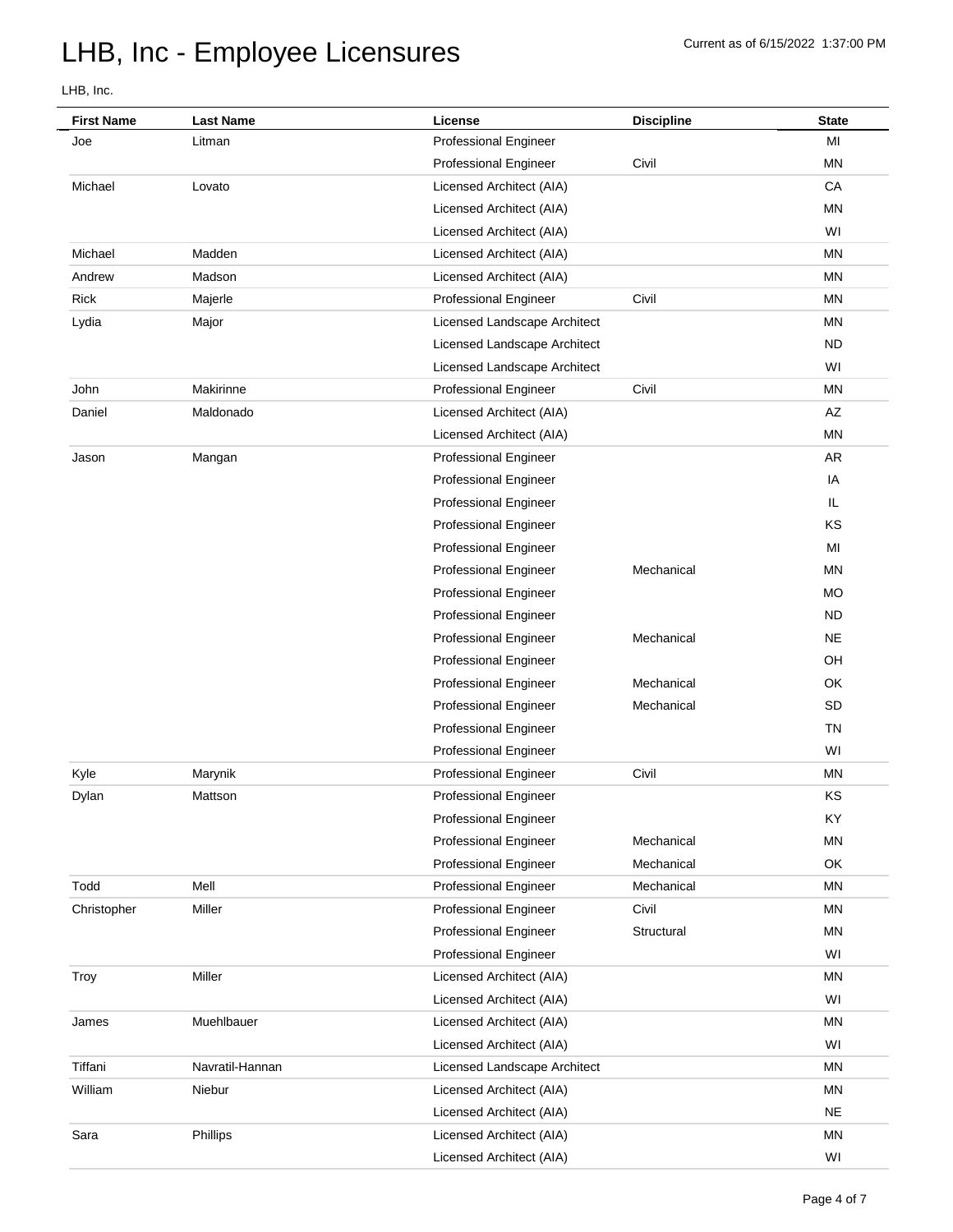| <b>First Name</b> | <b>Last Name</b> | License                            | <b>Discipline</b> | <b>State</b> |
|-------------------|------------------|------------------------------------|-------------------|--------------|
| Cynthia           | Poirier          | Licensed Architect (AIA)           |                   | MN           |
|                   |                  | <b>Certified Interior Designer</b> |                   | <b>MN</b>    |
| David             | Polson           | <b>Professional Engineer</b>       | Civil             | <b>MN</b>    |
| Anne              | Porter           | <b>Certified Interior Designer</b> |                   | <b>MN</b>    |
|                   |                  | Registered Interior Designer       |                   | WI           |
| Nathan            | Potratz          | Licensed Architect (AIA)           |                   | <b>MN</b>    |
|                   |                  | Licensed Architect (AIA)           |                   | WI           |
| Barry             | Power            | <b>Professional Engineer</b>       |                   | IL           |
|                   |                  | <b>Professional Engineer</b>       |                   | MI           |
|                   |                  | <b>Professional Engineer</b>       | Geological        | <b>MN</b>    |
|                   |                  | <b>Professional Engineer</b>       |                   | WI           |
| Michelle          | Pribyl           | Licensed Architect (AIA)           |                   | <b>MN</b>    |
| Larry             | Prinds           | Licensed Architect (AIA)           |                   | <b>MN</b>    |
|                   |                  | Licensed Architect (AIA)           |                   | VT           |
| Todd              | Rhoades          | Licensed Architect (AIA)           |                   | <b>MN</b>    |
| Kyle              | Roddy            | Professional Land Surveyor         |                   | CO           |
|                   |                  | Professional Land Surveyor         |                   | IA           |
|                   |                  | Professional Land Surveyor         |                   | <b>MN</b>    |
|                   |                  | Professional Land Surveyor         |                   | MT           |
|                   |                  | Professional Land Surveyor         |                   | <b>ND</b>    |
|                   |                  | Professional Land Surveyor         |                   | <b>NE</b>    |
|                   |                  | Professional Land Surveyor         |                   | OK           |
|                   |                  | Professional Land Surveyor         |                   | SD           |
|                   |                  | Professional Land Surveyor         |                   | WI           |
| Mitch             | Rosendahl        | <b>Professional Engineer</b>       | Civil             | <b>MN</b>    |
| <b>Brian</b>      | Santori          | <b>Professional Engineer</b>       |                   | IN           |
|                   |                  | <b>Professional Engineer</b>       | Mechanical        | <b>MN</b>    |
|                   |                  | <b>Professional Engineer</b>       |                   | MT           |
|                   |                  | <b>Professional Engineer</b>       | Mechanical        | <b>NE</b>    |
|                   |                  | <b>Professional Engineer</b>       |                   | PA           |
|                   |                  | <b>Professional Engineer</b>       | Mechanical        | ТX           |
|                   |                  | <b>Professional Engineer</b>       |                   | WI           |
|                   |                  | <b>Professional Engineer</b>       | Mechanical        | <b>WY</b>    |
| Nichole           | Schlepp          | Licensed Landscape Architect       |                   | ΜN           |
|                   |                  | Licensed Landscape Architect       |                   | <b>ND</b>    |
| Kiiri             | Schoenberg       | <b>Certified Interior Designer</b> |                   | <b>MN</b>    |
|                   |                  | Registered Interior Designer       |                   | WI           |
| James             | Schultz          | <b>Professional Engineer</b>       |                   | IA           |
|                   |                  | <b>Professional Engineer</b>       |                   | IN           |
|                   |                  | <b>Professional Engineer</b>       |                   | MI           |
|                   |                  | <b>Professional Engineer</b>       | Electrical        | <b>MN</b>    |
|                   |                  | <b>Professional Engineer</b>       |                   | <b>ND</b>    |
|                   |                  | <b>Professional Engineer</b>       |                   | WI           |
| <b>Bradford</b>   | Scott Jr         | <b>Professional Engineer</b>       | Civil             | <b>MN</b>    |
| John              | Senftner         | <b>Professional Engineer</b>       |                   | KS           |
|                   |                  | <b>Professional Engineer</b>       |                   | MI           |
|                   |                  | Professional Engineer              | Civil             | <b>MN</b>    |
|                   |                  |                                    |                   |              |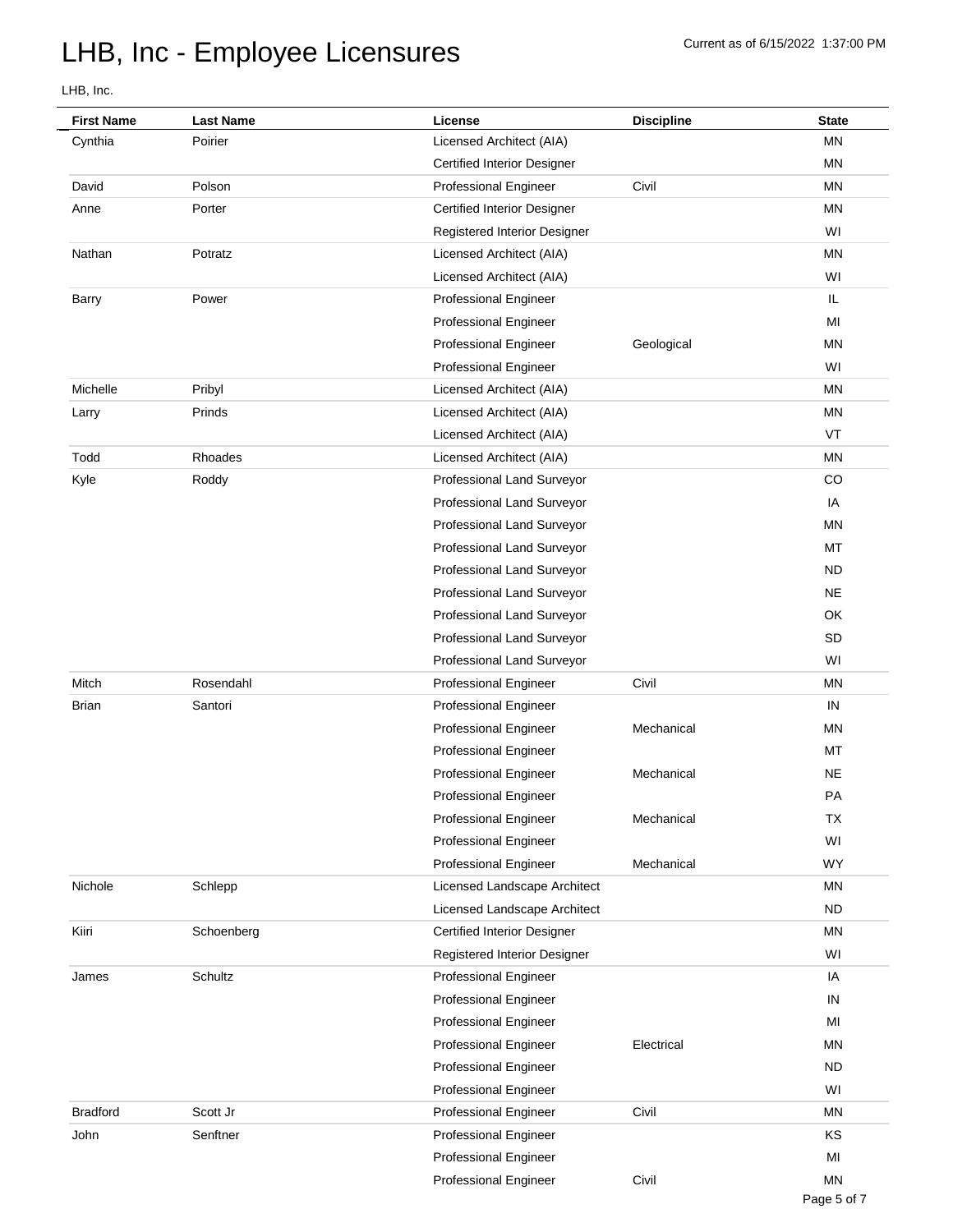| <b>First Name</b>    | <b>Last Name</b> | License                      | <b>Discipline</b> | <b>State</b> |
|----------------------|------------------|------------------------------|-------------------|--------------|
| (Senftner continued) |                  | <b>Professional Engineer</b> | Structural        | <b>MN</b>    |
|                      |                  | <b>Professional Engineer</b> | Civil             | <b>NE</b>    |
|                      |                  | <b>Professional Engineer</b> |                   | OH           |
| Matthew              | Settergren       | <b>Professional Engineer</b> | Civil             | <b>MN</b>    |
|                      |                  | <b>Professional Engineer</b> |                   | <b>ND</b>    |
| Dan                  | Shaw             | <b>Professional Engineer</b> | Civil             | <b>MN</b>    |
|                      |                  | <b>Professional Engineer</b> |                   | <b>WA</b>    |
|                      |                  | <b>Professional Engineer</b> |                   | WI           |
| Jon                  | Siiter           | <b>Professional Engineer</b> | Civil             | <b>MN</b>    |
| Jyotsna              | Sivaguru         | Licensed Architect (AIA)     |                   | <b>MN</b>    |
| Dean                 | Smith            | <b>Professional Engineer</b> | Civil             | CA           |
|                      |                  | <b>Professional Engineer</b> |                   | CO           |
|                      |                  | <b>Professional Engineer</b> | Structural        | <b>MN</b>    |
|                      |                  | <b>Professional Engineer</b> |                   | <b>ND</b>    |
|                      |                  | <b>Professional Engineer</b> | Structural        | <b>NE</b>    |
|                      |                  | Professional Engineer        | Structural        | SD           |
|                      |                  | <b>Professional Engineer</b> |                   | WI           |
|                      |                  | <b>Structural Engineer</b>   |                   | IL           |
| Karin                | Stuber           | Licensed Architect (AIA)     |                   | <b>MN</b>    |
| Andrew               | Sydow            | <b>Professional Engineer</b> | Mechanical        | <b>MN</b>    |
| Martin               | Thompson         | Licensed Architect (AIA)     |                   | СA           |
|                      |                  | Licensed Architect (AIA)     |                   | <b>MN</b>    |
|                      |                  | Licensed Architect (AIA)     |                   | WI           |
| Ryan                 | Thorson          | <b>Professional Engineer</b> | Mechanical        | <b>MN</b>    |
|                      |                  | <b>Professional Engineer</b> |                   | WI           |
| Emily                | Timm             | Licensed Architect (AIA)     |                   | <b>MN</b>    |
| William              | Trousdale        | Licensed Architect (AIA)     |                   | ΜN           |
| Nicolle              | VanWie           | Licensed Architect (AIA)     |                   | <b>MN</b>    |
| Reuben               | Verdoljak        | Professional Engineer        | Structural        | <b>MN</b>    |
| Mark                 | Vincent          | <b>Professional Engineer</b> |                   | IA           |
|                      |                  | <b>Professional Engineer</b> |                   | IN           |
|                      |                  | <b>Professional Engineer</b> |                   | MI           |
|                      |                  | <b>Professional Engineer</b> | Electrical        | <b>MN</b>    |
|                      |                  | <b>Professional Engineer</b> |                   | <b>ND</b>    |
|                      |                  | Professional Engineer        | Electrical        | <b>NE</b>    |
|                      |                  | Professional Engineer        | Electrical        | OK           |
|                      |                  | <b>Professional Engineer</b> | Electrical        | <b>TX</b>    |
|                      |                  | <b>Professional Engineer</b> |                   | WI           |
| Paul                 | Vogel            | Professional Land Surveyor   |                   | AK           |
|                      |                  | Professional Land Surveyor   |                   | <b>MN</b>    |
|                      |                  | Professional Land Surveyor   |                   | WI           |
| Alan                 | Vorderbruggen    | <b>Professional Engineer</b> |                   | AR           |
|                      |                  | <b>Professional Engineer</b> |                   | IA           |
|                      |                  | <b>Professional Engineer</b> |                   | IL.          |
|                      |                  | <b>Professional Engineer</b> |                   | IN           |
|                      |                  | <b>Professional Engineer</b> |                   | KS           |
|                      |                  | <b>Professional Engineer</b> |                   | KY           |
|                      |                  |                              |                   |              |